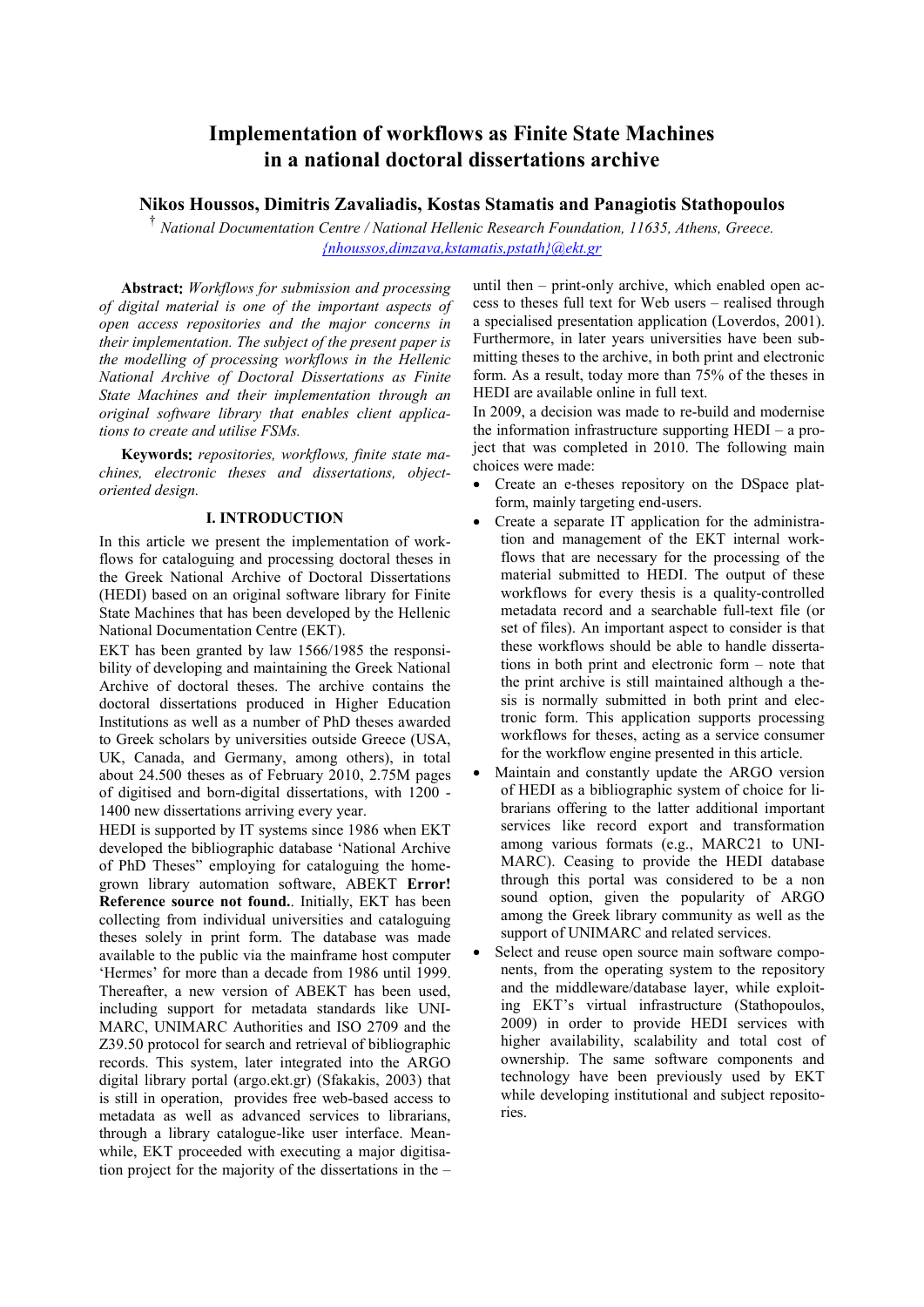## **II. PROCESSIG WORKFLOW FOR THESES**

The internal workflow followed for the processing of the incoming dissertations material is depicted, at a high level of abstraction, in Figure 1 and can be described as follows:



**Figure 1.High-level overview of workflow phases.** 

- 1. The first step is the recording of the incoming material upon its receipt by EKT. This material includes the full-text dissertation document in print and electronic form (only print is currently mandatory); sometimes supplementary files (e.g., data sets) are provided. Furthermore, a declaration sheet by the doctoral degree holder about copyright issues is normally received – authors are being given the option to either make their full-text thesis publicly available immediately or after an embargo period (at most three years), as is common in other e-thesis systems. This sheet contains also basic descriptive metadata, comprising also author-defined keywords and abstract. Recording of physical (e.g., thesis hard copies) and digital object (files) is performed, as well as creating a very short metadata record including fields like author, degree awarding institution, date of degree award, date of submission to HEDI, public availability/copyright status as specified by the author, etc.
- 2. The second step in the workflow is the cataloguing of the thesis, to produce a detailed metadata record in the UNIMARC format; this is performed by qualified EKT/NHRF library personnel, starting either from scratch or from an ingested institutional repository record through a user-friendly interface. Furthermore, author-defined metadata is also taken into account, when available, and could be utilised after quality control. It is during the cataloguing phase that a unique identifier (number) is assigned to

this particular thesis; this number is permanent and is used to identify all material related to the thesis within the archive. The assignment of the unique identifier is also a strict pre-requisite for starting the processing of the corresponding digital material (see step 3). After cataloguing, the metadata record (without the corresponding digital files – e.g. thesis full text) is published online in the repository and the bibliographic database.



**Figure 2.The workflow modelled as a Finite State Machine.** 

- 3. The third phase is the processing of the material for the generation of a high quality, fully searchable digital file containing the dissertation full-text, as well as image files for individual pages to allow online page-by-page reading. This phase typically includes one of the following alternatives:
	- Digitisation, if the thesis document is available only in print form, which includes Optical Character Recognition (OCR) processing for making the resulting PDF file full-text searchable.
	- Production, based on the initially submitted digital file(s), of a thesis full-text file (in PDF format) ready for publication and subsequent preservation. This could entail, among others, transformation to PDF from other formats like .doc and .odp and checks on whether the dissertation text is fully searchable (otherwise, OCR is applied).
- 4. The last step in the workflow concerns the submission and storage of the digital material in a repository and the corresponding detailed record at the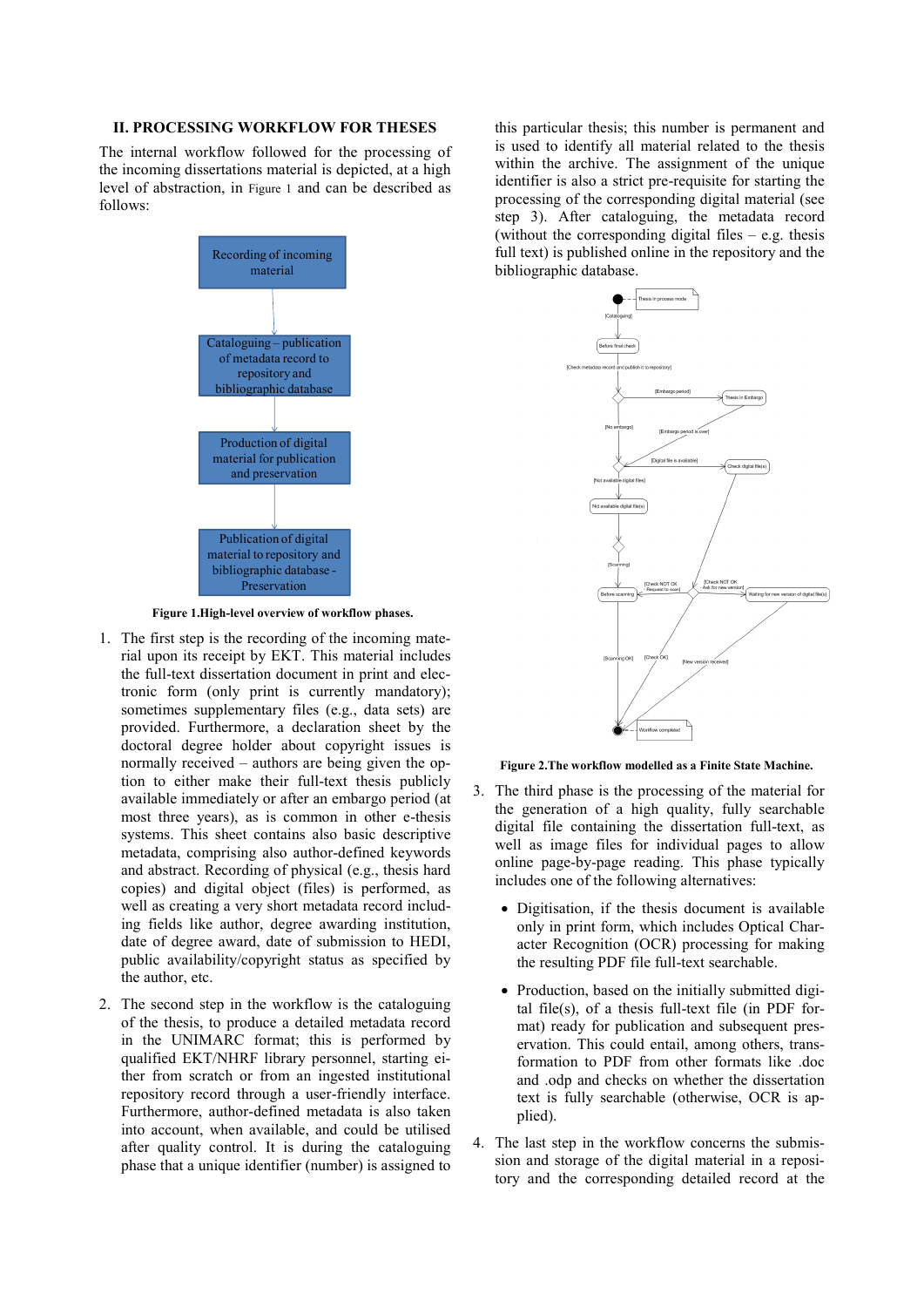bibliographic database. Subsequent updates in the metadata and/or digital files are performed through the theses administration application and are propagated to both the repository and the bibliographic database. Future preservation actions are enacted on the digital files in the repository.

Figure 2 depicts the processing workflow modelled as a Finite State Machine (FSM) - a simplified version of the workflow is depicted for economy of presentation.

# **III. A SOFTWARE ENGINE FOR FINITE STATE MACHINES**

To address the implementation of the aforementioned workflow in the system supporting HEDI, we have developed a software library, call FSM engine, for executing workflows modelled as Finite State Machines.

In particular, the FSM Engine is a Java API that allows definition and execution of workflows represented as state machines. It helps in cases where the behaviour of an object needs to be changed at runtime depending on its state, eliminating the need for extensive use of if/else and switch statements which make code unreadable and difficult to maintain. The FSM Engine is inspired by the State Design Pattern (Gamma, 1995) and has been developed by EKT.

The FSM Engine provides a set of reusable Java classes and interfaces that apply the abstract concepts of finite state machines at the source code level. By extending and implementing those classes and interfaces, a client application can systematically define how a system reacts to certain events avoiding at the same time cluttered case statements. This is achieved by specifying a set of valid states for an object along with possible transitions between states which are triggered by events. In addition, guard conditions can determine whether a transition should be executed or not and a set of possible actions can be associated with a given transition in order to be fired as a side effect of executing the transition. Branching is also supported, which enables multiple discrete transitions for a given event and at a given state – the evaluation of a boolean expression determines the specific transition to be followed in such a case.

The FSM engine domain model is depicted in Figure 3. The main classes comprising the engine are the following:

#### **StateContext**

Maintains a reference to the current state. It should be implemented by one or more client classes that can have different internal states and whose behavior changes depending on those states.

#### **State**

Represents the different states of the state machine. Each possible state of a class implementing the State-Context interface should correspond to a concrete implementation of this interface.

#### **StateName**

A Java enum acting as a bridge between StateContext and States..



**Figure 3.The FSM engine domain model.** 

## **Event**

Represents an external or internal event such as a button click or a date expiration that can change the State of an object, thus leading to a state Transition in the system. Typically, there is only one Transition corresponding to a given Event but it is also possible to accommodate more than one Transitions for an Event via Branches and GuardConditions.

## **Transition**

Defines the transition from one state to another as a response of the state machine to an occurrence of a specific Event. A Transition can be guarded by a GuardCondition which determines whether the execution of the Transition should proceed or not. In addition, a Transition can be associated with one or more Actions to be performed once the Transition has been executed.

#### **GuardCondition**

A GuardCondition is actually a Boolean expression that affects the behavior of the state machine by enabling Transitions only when it evaluates to true and disabling them when it evaluates to false. A GuardCondition can be associated with many Transitions but each Transition can have only one GuardCondition.

#### **Action**

Defines an activity that is to be performed when executing a certain Transition. An Action can be associated with more than one Transitions and a Transition can have more than one Actions. Also note that an Action can well trigger an Event having as a result another Transition.